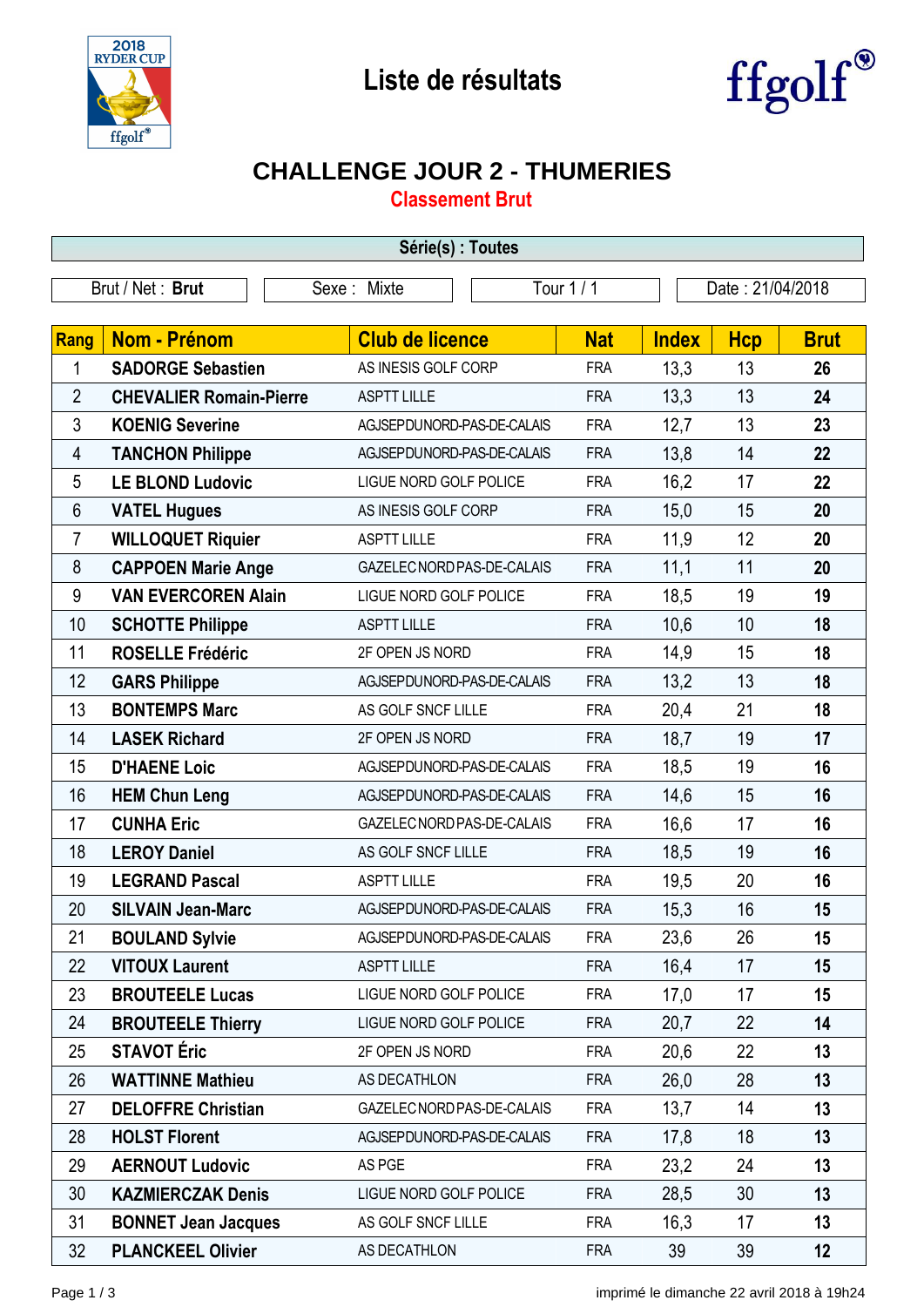| <b>Rang</b> | <b>Nom - Prénom</b>         | <b>Club de licence</b>     | <b>Nat</b> | <b>Index</b> | <b>Hcp</b> | <b>Brut</b>             |
|-------------|-----------------------------|----------------------------|------------|--------------|------------|-------------------------|
| 33          | <b>CAFFIER Arnaud</b>       | AS GOLF SNCF LILLE         | <b>FRA</b> | 19,6         | 20         | 12                      |
| 34          | <b>SEMMOUD Ahmed</b>        | ASP LILLE 1                | <b>FRA</b> | 15,1         | 15         | 12                      |
| 35          | <b>DE LA FABREGUE Alice</b> | AS INESIS GOLF CORP        | <b>FRA</b> | 35,0         | 39         | 12                      |
| 36          | <b>CHAFFARD Jean-Albert</b> | AS DU CE CIC NORD OUEST    | <b>FRA</b> | 27,5         | 29         | 12                      |
| 37          | <b>GEERAERT Patrick</b>     | AS GOLF SNCF LILLE         | <b>FRA</b> | 18,5         | 19         | 11                      |
| 38          | <b>CUNHA Dominique</b>      | GAZELEC NORD PAS-DE-CALAIS | <b>FRA</b> | 17,2         | 18         | 11                      |
| 39          | <b>BLONDEL Nicolas</b>      | 2F OPEN JS NORD            | <b>FRA</b> | 22,0         | 23         | 11                      |
| 40          | <b>ACEBO José</b>           | AGJSEPDUNORD-PAS-DE-CALAIS | <b>FRA</b> | 11,3         | 11         | 11                      |
| 41          | <b>CIMETIERE Xavier</b>     | AGJSEPDUNORD-PAS-DE-CALAIS | <b>FRA</b> | 24,4         | 26         | 11                      |
| 42          | <b>LAZZAOUI David</b>       | <b>ASDN</b>                | <b>FRA</b> | 24,7         | 26         | 10                      |
| 43          | <b>DECOOL Patrick</b>       | ASUD GOLF                  | <b>FRA</b> | 27,1         | 29         | 10                      |
| 44          | <b>COPPIN Herve</b>         | GAZELEC NORD PAS-DE-CALAIS | <b>FRA</b> | 26,7         | 28         | 10                      |
| 45          | <b>TROYON Jean-Louis</b>    | GAZELEC NORD PAS-DE-CALAIS | <b>FRA</b> | 18,4         | 19         | 9                       |
| 46          | <b>WULLUS Jean-Noel</b>     | 2F OPEN JS NORD            | <b>FRA</b> | 25,2         | 27         | 9                       |
| 47          | <b>VENANT Gaston</b>        | <b>ASPTT LILLE</b>         | <b>FRA</b> | 18,5         | 19         | 9                       |
| 48          | <b>DUYTSCHE Jean Luc</b>    | ASUD GOLF                  | <b>FRA</b> | 36,0         | 39         | 8                       |
| 49          | <b>LEBAS Fabien</b>         | AS DECATHLON               | <b>FRA</b> | 22,2         | 23         | 8                       |
| 50          | <b>MIGEON Maxime</b>        | AS INESIS GOLF CORP        | <b>FRA</b> | 27,5         | 29         | 8                       |
| 51          | <b>GENTIL Olivier</b>       | GAZELEC NORD PAS-DE-CALAIS | <b>FRA</b> | 26,0         | 28         | $\overline{7}$          |
| 52          | <b>DION Raphaëlle</b>       | AS INESIS GOLF CORP        | <b>FRA</b> | 34,0         | 38         | $\overline{7}$          |
| 53          | <b>DEVIN Patrick</b>        | ASP LILLE 1                | <b>FRA</b> | 21,7         | 23         | $\overline{7}$          |
| 54          | <b>DECLERCQ Eric</b>        | AS DU CE CIC NORD OUEST    | <b>FRA</b> | 24,5         | 26         | $\overline{7}$          |
| 55          | <b>ALSON Jean Paul</b>      | ASCOMMUNAUTEURBAINEDELILL  | <b>FRA</b> | 29,6         | 32         | $\overline{7}$          |
| 56          | <b>SOCKEEL Matthieu</b>     | ASPTT LILLE                | <b>FRA</b> | 33,5         | 36         | 7                       |
| 57          | <b>VERRIEZ Olivier</b>      | AS DU CE CIC NORD OUEST    | <b>FRA</b> | 18,8         | 19         | $\overline{7}$          |
| 58          | <b>DAVRIL Danièle</b>       | AS GOLF SNCF LILLE         | <b>FRA</b> | 24,2         | 26         | $\overline{7}$          |
| 59          | <b>BAEKELAND Charlotte</b>  | GAZELEC NORD PAS-DE-CALAIS | <b>FRA</b> | 29,0         | 32         | $6\phantom{1}$          |
| 60          | <b>WATTRELOT Francis</b>    | ASP LILLE 1                | <b>FRA</b> | 21,9         | 23         | $6\phantom{1}$          |
| 61          | <b>DELZENNE Philippe</b>    | GAZELEC NORD PAS-DE-CALAIS | <b>FRA</b> | 20,9         | 22         | 5                       |
| 62          | <b>POLLET Jean</b>          | AGJSEPDUNORD-PAS-DE-CALAIS | <b>FRA</b> | 25,9         | 28         | $5\phantom{.0}$         |
| 63          | <b>GENGEMBRE Léon</b>       | ASP LILLE 1                | <b>FRA</b> | 27,4         | 29         | $5\phantom{.0}$         |
| 64          | <b>ALBRECHT Antoine</b>     | AS PGE                     | <b>FRA</b> | 29,0         | 31         | $5\phantom{.0}$         |
| 65          | <b>COETMEUR Bernard</b>     | GAZELEC NORD PAS-DE-CALAIS | <b>FRA</b> | 21,2         | 22         | $5\phantom{.0}$         |
| 66          | <b>PELTIER Patricia</b>     | ASP LILLE 1                | <b>FRA</b> | 28,7         | 32         | $5\phantom{.0}$         |
| 67          | <b>HERNOULT Jean-Leon</b>   | AS DU CE CIC NORD OUEST    | <b>FRA</b> | 34,9         | 38         | $5\phantom{.0}$         |
| 68          | <b>ANSSENS Charles</b>      | AS DECATHLON               | <b>FRA</b> | 25,2         | 27         | $\overline{\mathbf{4}}$ |
| 69          | <b>MAHAUX Fabienne</b>      | AGJSEPDUNORD-PAS-DE-CALAIS | <b>FRA</b> | 28,5         | 31         | $\overline{\mathbf{4}}$ |
| 70          | <b>WATERLOT Bruno</b>       | GAZELEC NORD PAS-DE-CALAIS | <b>FRA</b> | 32,4         | 35         | 4                       |
| 71          | <b>BECQUART Claude</b>      | ASP LILLE 1                | <b>FRA</b> | 22,7         | 24         | 4                       |
| 72          | <b>TREDEZ Jean Marc</b>     | GAZELEC NORD PAS-DE-CALAIS | <b>FRA</b> | 31,1         | 33         | $\mathbf{3}$            |
| 73          | <b>PEAUDECERF Patrice</b>   | AS DU CE CIC NORD OUEST    | <b>FRA</b> | 33,5         | 36         | $\mathbf{3}$            |
| 74          | <b>FAUCRET Brice</b>        | AS INESIS GOLF CORP        | <b>FRA</b> | 54           | 39         | $\overline{\mathbf{3}}$ |
| 75          | <b>MERCIER Sébastien</b>    | ASCOMMUNAUTEURBAINEDELILL  | <b>FRA</b> | 37           | 39         | $\mathbf{3}$            |